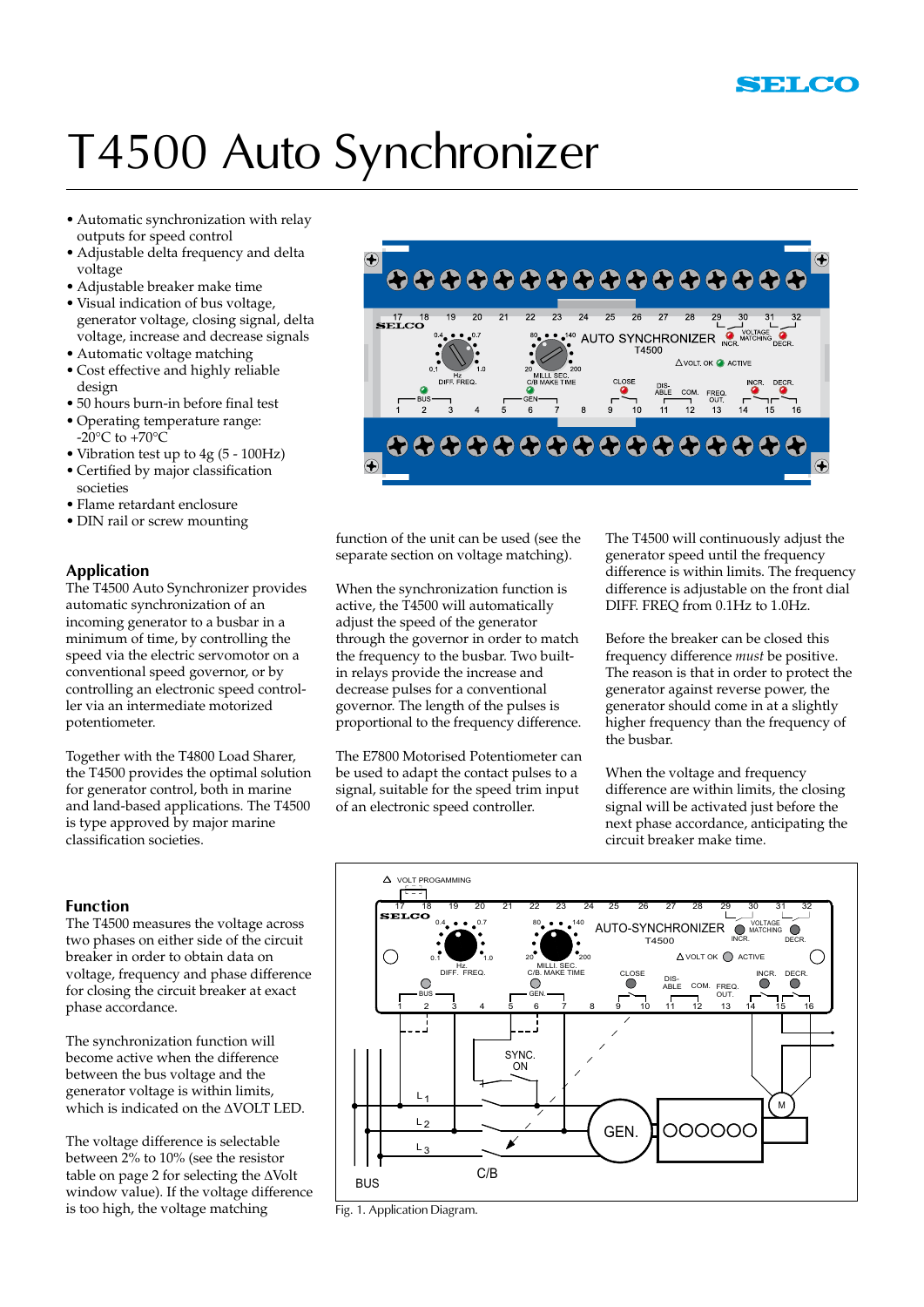

The circuit breaker make time should be set on the front dial C/B MAKE TIME according to the specifications of the circuit breaker. The T4500 compensates for this make time so that the circuit breaker will close exactly at zero phase.

The circuit breaker closing signal is a pulse signal of 0.7 seconds duration at terminals 9 and 10 (CLOSE). A connection between terminals 11 and 12 (DISABLE) will disable the closing signal, but will not influence the automatic frequency alignment.

When commissioning, it is recommended to disable the closing signal with this connection. Check that the closing signal indicated on the RELAY LED is at phase accordance.

#### **Synchronizing between busbars**

A unique feature of the T4500 is the possibility of simultaneous synchronization of already parallel running generators to another busbar section, a shaft generator or the grid.

An output from terminals 12 (COM) and 13 (FREQ. OUT) connected to the terminals 12 (COM) and 29 (FREQ. IN) on all the T4800 Load Sharers, will allow the frequency to be aligned for synchronizing. See application diagram figure 5.



Fig. 2. Voltage matching.

#### **Voltage matching**

In situations where the voltage difference is too high for obtaining synchronization, the voltage matching function can be used.

The voltage matching works as follows: When the generator comes on voltage and the busbar voltage is present, a delay of 4 seconds allows the generator voltage to stabilize, before the voltage adjustment takes place.

If the generator voltage is outside limits, a relay for increase (terminals 29 and 30 - INCR.) and a relay for decrease (terminals 31 and 32 - DECR.) are activated until generator voltage is within limits.

The SELCO E7800 Motorized Potentiometer can be used as an intermediate unit between the T4500 and the AVR (Automiatic Voltage Regulator). See figure 2.

#### **Resistor table for selecting the AVolt window**

Resistors to be connected between terminals 17 and 18.

| 10%   | $=$ | $0\Omega$ default (link) |
|-------|-----|--------------------------|
| 9%    | $=$ | $10k\Omega$              |
| 8%    | $=$ | $18k\Omega$              |
| $7\%$ | $=$ | $33k\Omega$              |
| 6%    | $=$ | $82k\Omega$              |
| 5%    | $=$ | $100k\Omega$             |
| 4%    | $=$ | $270k\Omega$             |
| 3%    | $=$ | $470k\Omega$             |
| $2\%$ | $=$ | no connection            |
|       |     |                          |



Fig. 3. Application Diagram. Synchronization and load sharing with T4500 and T4800 using conventional governors.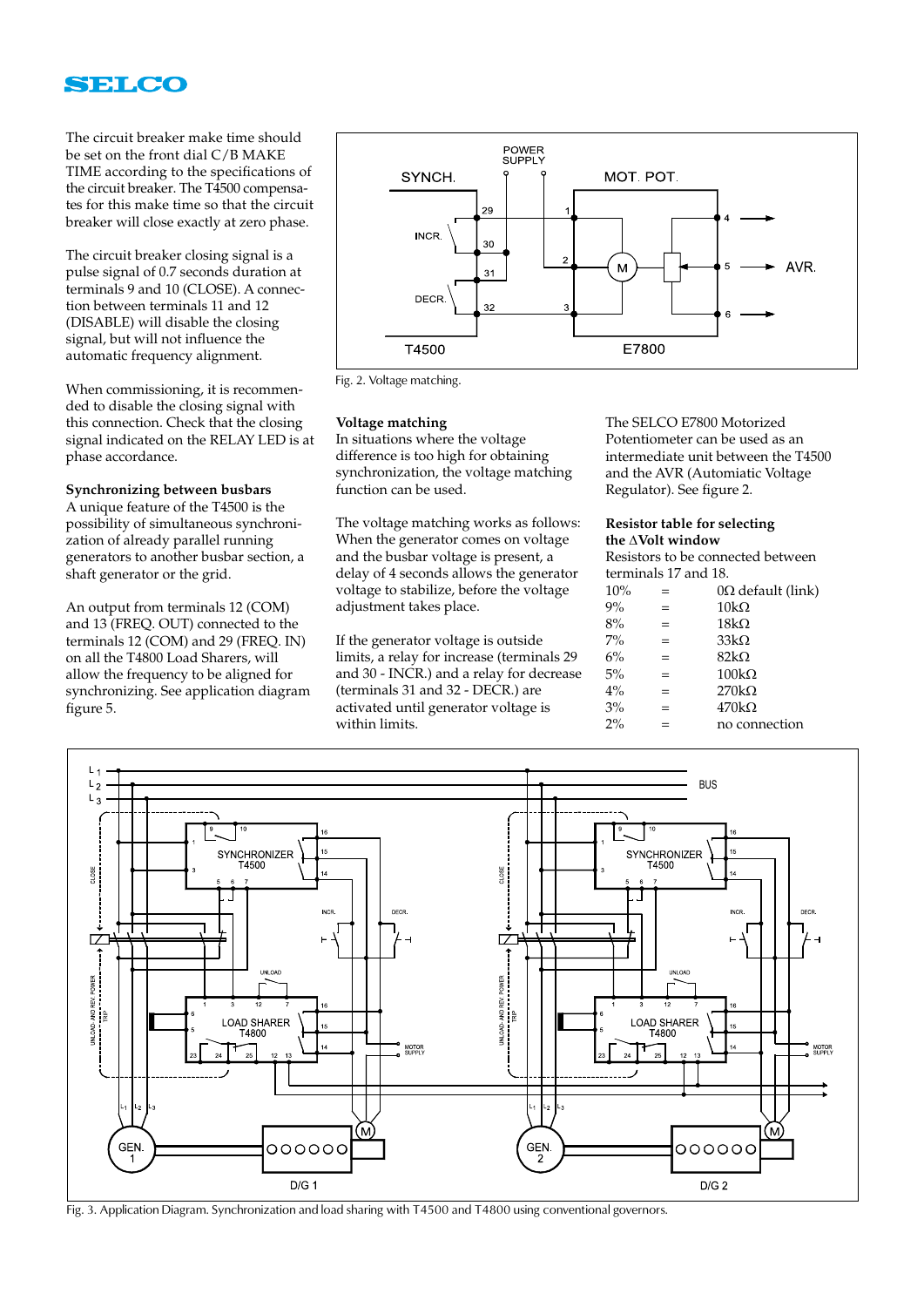



Fig. 4. Application Diagram. Synchronization and load sharing with T4500, T4800 and E7800 using electronic governors.



Fig. 5. Application Diagram. Synchronizing two generators on load sharing to the grid with T4500.